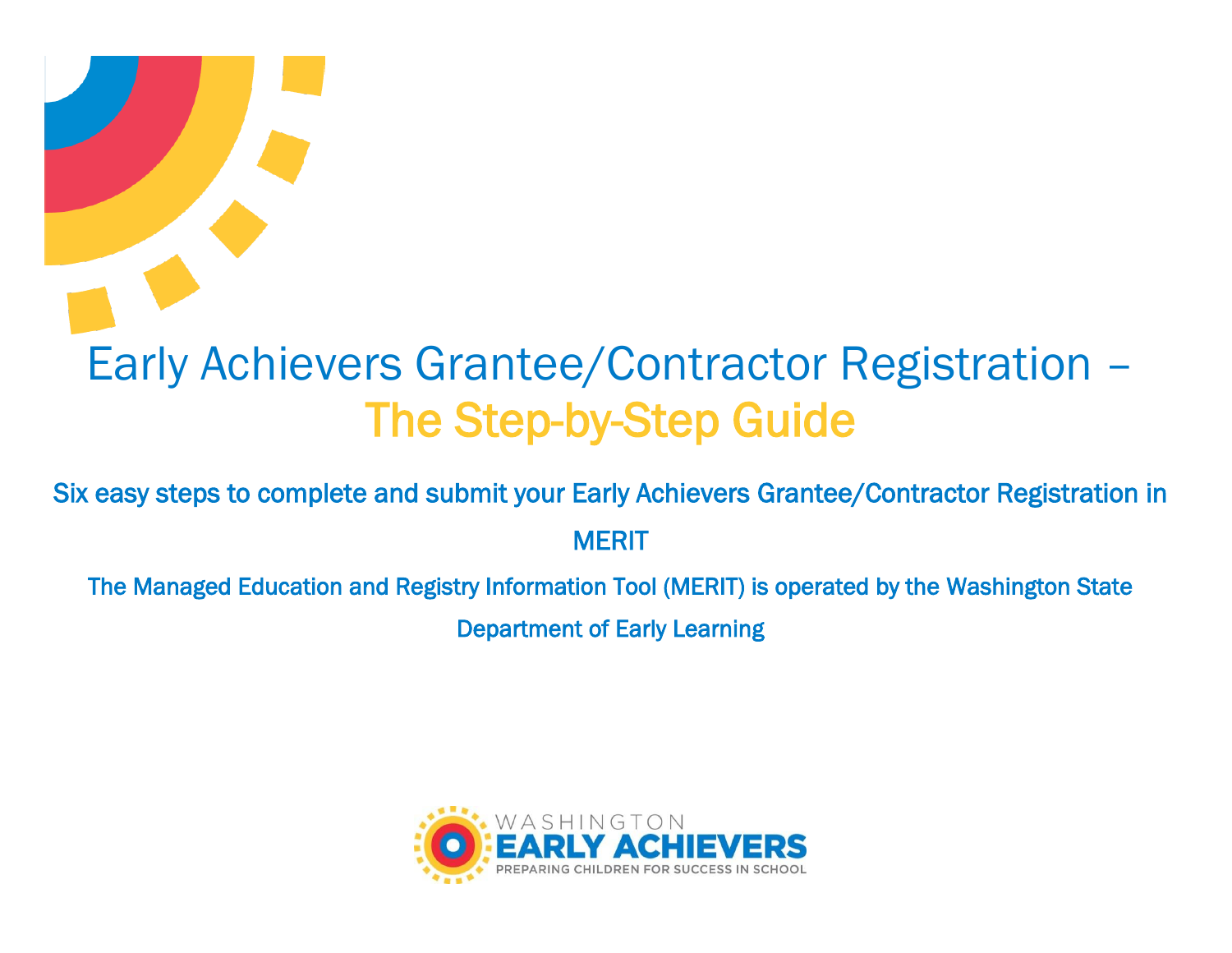# Step 1: Log into your MERIT account at merit.del.wa.gov

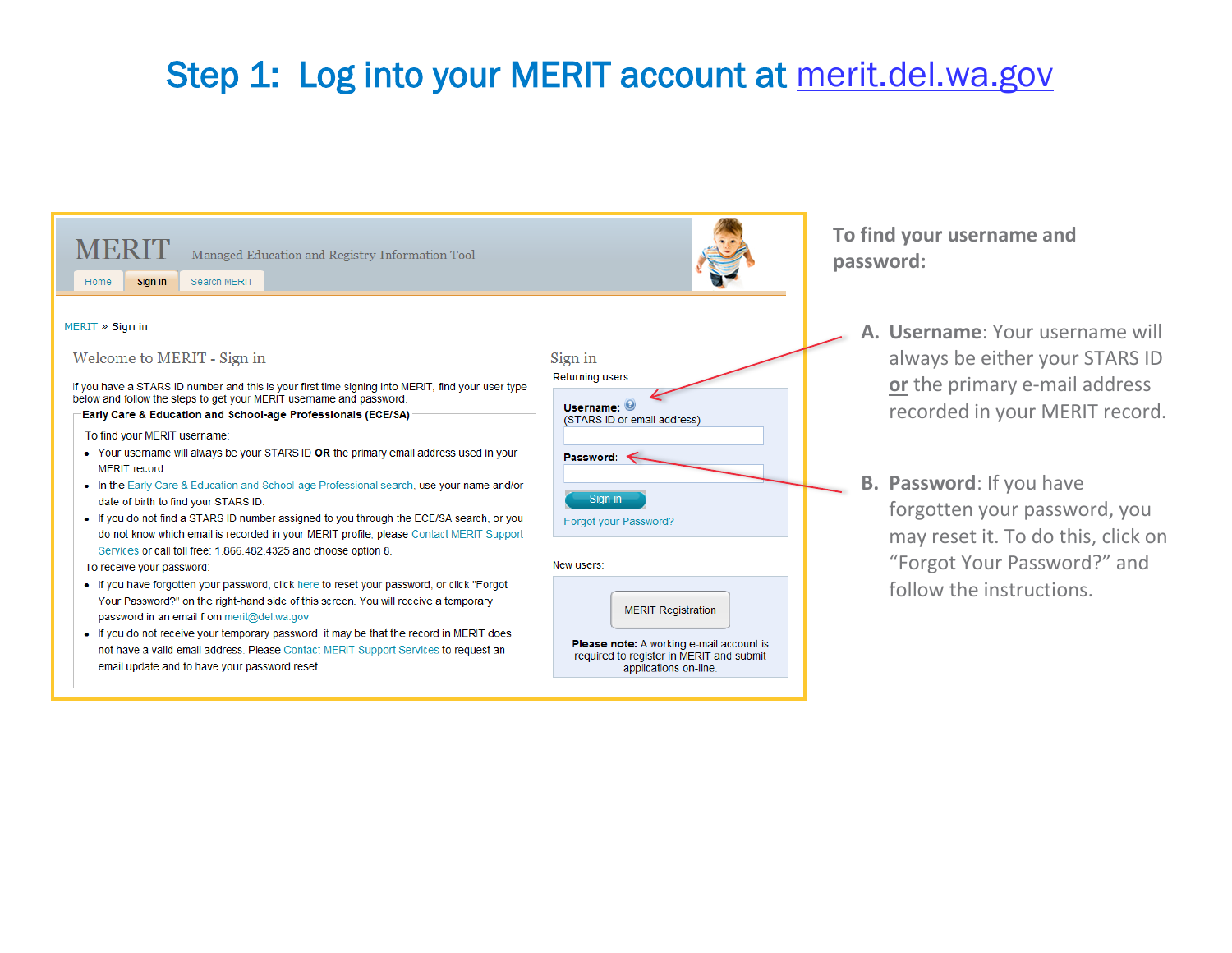## Step 2: Accessing the Grantee/Contractor Registration Application

| Managed Education and Registry Information Tool                                                                                                                                                                                                                                                                                                                                                                                                                                                                                                                                                             |  |  |  |  |  |  |  |
|-------------------------------------------------------------------------------------------------------------------------------------------------------------------------------------------------------------------------------------------------------------------------------------------------------------------------------------------------------------------------------------------------------------------------------------------------------------------------------------------------------------------------------------------------------------------------------------------------------------|--|--|--|--|--|--|--|
| My Record<br>Grantee/Contractor<br><b>Search MERIT</b><br>Home<br><b>News</b><br><b>Applications</b><br>Logout                                                                                                                                                                                                                                                                                                                                                                                                                                                                                              |  |  |  |  |  |  |  |
| Facility/Site Search ECE Search Early Achievers Application Queue                                                                                                                                                                                                                                                                                                                                                                                                                                                                                                                                           |  |  |  |  |  |  |  |
| MERIT » Grantee/Contractor » Early Achievers                                                                                                                                                                                                                                                                                                                                                                                                                                                                                                                                                                |  |  |  |  |  |  |  |
| <b>Early Achievers Application</b>                                                                                                                                                                                                                                                                                                                                                                                                                                                                                                                                                                          |  |  |  |  |  |  |  |
| Use this application to register for Early Achievers. This application is at the Grantee/Contractor level. You will be asked to provide general<br>information about your program structure and services as well as your plans for integrating Early Achievers participation into your program. As<br>a Grantee/Contractor you will have the ability to manage and track your site's<br><b>Grantee/Contractor Registration</b><br>them with orientation and ongoing support for their participation. For more information, please see the Early Achievers Operating Guidelines<br>for Head Start and ECEAP. |  |  |  |  |  |  |  |

Once Early Achievers Orientation has been attended and DEL MERIT Admin have entered completion in the system, you should have access to the Grantee/Contractor Tab. Under the Grantee/Contractor tab click the sub tab titled Early Achievers\*.

Click on the Early Achievers Grantee/Contractor Registration application to begin.

do not see the sub tab for Early Achievers, please contact the Department of Early Learning at the email address lis<br>the final page of this guide to make sure that DEL MERIT Admin have entered completion of Orientation in \*If you do not see the sub tab for Early Achievers, please contact the Department of Early Learning at the email address listed on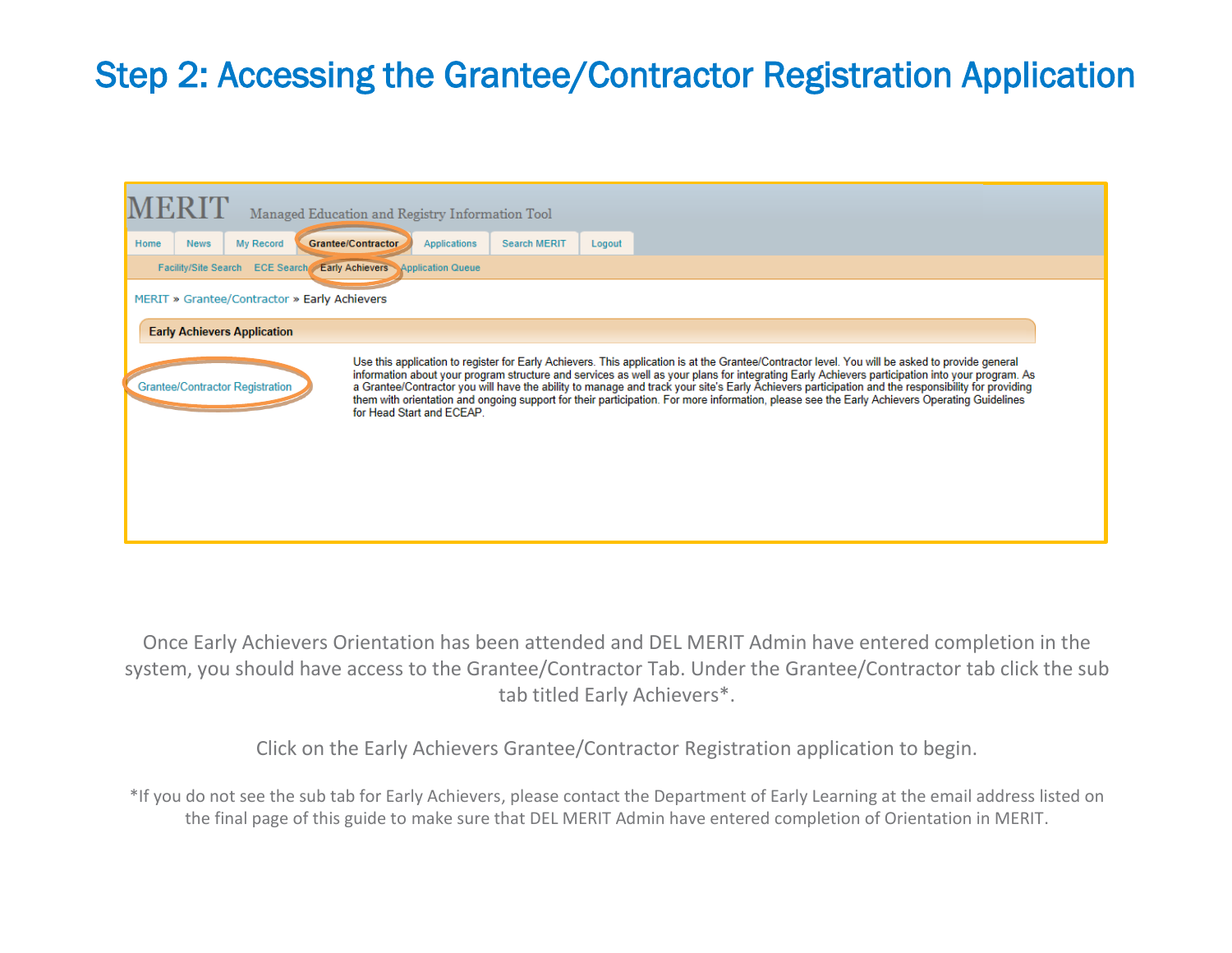#### Step 3: Grantee/Contractor Information

| Home<br>News<br>My Record                                                                                                                                                                      | Grantee/Contractor                                             | Applications | Search MERIT    | Logout                     |             |        |
|------------------------------------------------------------------------------------------------------------------------------------------------------------------------------------------------|----------------------------------------------------------------|--------------|-----------------|----------------------------|-------------|--------|
|                                                                                                                                                                                                |                                                                |              |                 |                            |             |        |
|                                                                                                                                                                                                |                                                                |              |                 |                            |             |        |
| Grantee/Contractor Information                                                                                                                                                                 | Grantee/Contractor Profile                                     |              | Review & Submit |                            |             |        |
|                                                                                                                                                                                                |                                                                |              |                 |                            |             |        |
| Use this application to designate staff contacts for Early Achievers participation and manage your sites' participation. This includes the ability to give your sites approval to move forward |                                                                |              |                 |                            |             |        |
| with Early Achievers applications and track their current Early Achievers status.                                                                                                              |                                                                |              |                 |                            |             | Next = |
|                                                                                                                                                                                                |                                                                |              |                 |                            | Cancel      |        |
| <b>Grantee/Contractor Information</b>                                                                                                                                                          |                                                                |              |                 |                            |             |        |
| Grantee/Contractor Name: ESD                                                                                                                                                                   | Address: 123 Early Care Dr N                                   |              |                 |                            |             |        |
|                                                                                                                                                                                                | Olympia, WA98501                                               |              |                 |                            |             |        |
|                                                                                                                                                                                                | County:                                                        |              |                 |                            |             |        |
|                                                                                                                                                                                                | Phone: 3605555555                                              |              |                 |                            |             |        |
|                                                                                                                                                                                                | Business ID Type: Select Business ID Type                      |              | A               | <b>Business ID Number:</b> |             | 63     |
|                                                                                                                                                                                                |                                                                |              |                 |                            |             |        |
|                                                                                                                                                                                                |                                                                |              |                 |                            |             |        |
| Which counties do you serve?                                                                                                                                                                   |                                                                |              |                 |                            |             |        |
| Check/Uncheck All                                                                                                                                                                              |                                                                |              |                 |                            |             |        |
| Adams                                                                                                                                                                                          | Franklin                                                       |              | Lewis           |                            | Skamania    |        |
| ε<br>Asotin<br>Ρ                                                                                                                                                                               | Garfield                                                       |              | Lincoln         |                            | Snohomish   |        |
| Benton                                                                                                                                                                                         | Grant                                                          |              | Mason           |                            | Spokane     |        |
| μ<br>Chelan                                                                                                                                                                                    | Grays Harbor                                                   |              | Okanogan        |                            | Stevens     |        |
| е<br>Clallam                                                                                                                                                                                   | Island                                                         |              | Out of State    |                            | Thurston    |        |
| E<br>Clark                                                                                                                                                                                     | Jefferson                                                      |              | Pacific         |                            | Wahkiakum   |        |
| F<br>Columbia                                                                                                                                                                                  | King                                                           |              | Pend Oreille    |                            | Walla Walla |        |
| Cowlitz<br>Е                                                                                                                                                                                   | Kitsap                                                         |              | Pierce          |                            | Whatcom     |        |
| E<br>Douglas                                                                                                                                                                                   | Kittitas                                                       |              | San Juan        |                            | Whitman     |        |
| Ferry                                                                                                                                                                                          | Klickitat                                                      |              | Skagit          |                            | Yakima      |        |
|                                                                                                                                                                                                |                                                                |              |                 |                            |             |        |
| How many Head Start and/or ECEAP slots are you approved to serve? 212                                                                                                                          |                                                                |              | 33              |                            |             |        |
|                                                                                                                                                                                                | <b>Slots by Program Type:</b>                                  |              |                 |                            |             |        |
|                                                                                                                                                                                                | ECEAP                                                          |              |                 |                            | 212         |        |
|                                                                                                                                                                                                |                                                                |              |                 |                            |             |        |
| <b>Early Achievers Contact Information</b>                                                                                                                                                     |                                                                |              |                 |                            |             |        |
| as.                                                                                                                                                                                            | Name of Primary EA Contact: Select Primary EA Contact *        |              |                 | Email:                     |             |        |
|                                                                                                                                                                                                |                                                                |              |                 | Phone:                     |             |        |
| $\mathcal C$                                                                                                                                                                                   | Role within the organization:                                  |              |                 |                            |             |        |
| Optional                                                                                                                                                                                       |                                                                |              |                 | Email:                     |             |        |
|                                                                                                                                                                                                | Name of Secondary EA Contact:<br>Role within the organization: |              |                 | Phone:                     |             |        |

- **A.** The Grantee/Contractor Name and Information will auto-fill. You will need to select your Business ID Type by clicking the drop-down menu and then add your Business ID Number in the second field.
- **B.** Click on the box next to each county that you serve. The Head Start and/or ECEAP Slots you are approved to serve will auto fill. If you have any licensed slots, the system will automatically generate an additional field to request that information. Please enter the number of children you are licensed to serve, not the number of children actually enrolled.
- **C.** Select the name of the Primary Contact and type their role within the organization directly below their name. Their email address and phone number will auto-fill based on the information provided in their account. You may also add an optional Secondary Contact.

**Click "Next" to move to the next step.**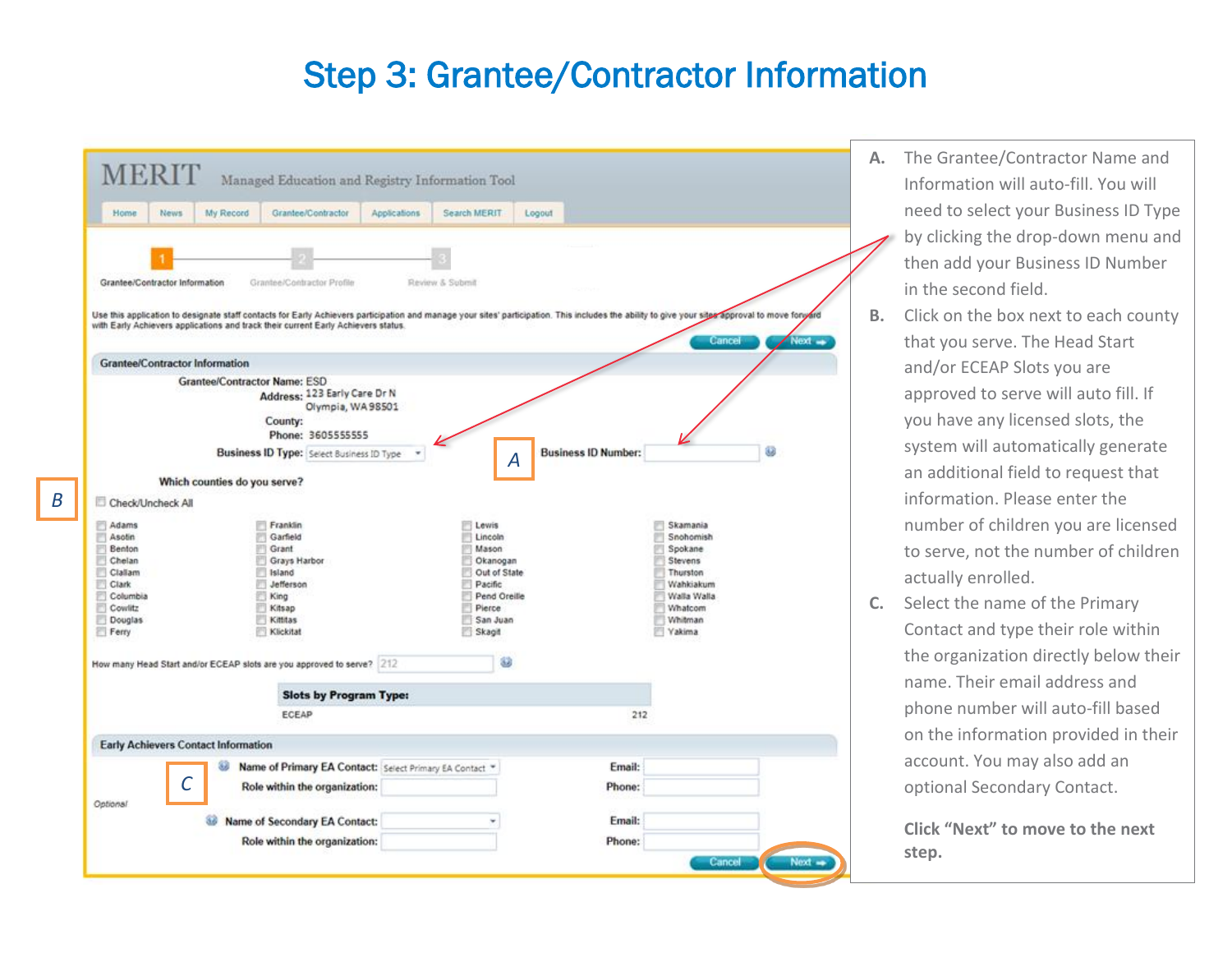### Step 4: Grantee/Contractor Profile



Please type your responses in the fields provided. Your answers must be a minimum of 100 characters, and may not exceed 5,000 characters.

The system automatically marks the "No" answer for the last question about participation. Please mark "Yes" if you are requiring all of your sites to Participate in Early Achievers.

\*Please note as a security feature MERIT automatically logs out after 60 minutes of inactivity. It is suggested that you write your facility profile responses for the application in a Word document and then copy/paste them into the Application when they are finished to avoid losing your work. \*

**Click "next" when you are finished.**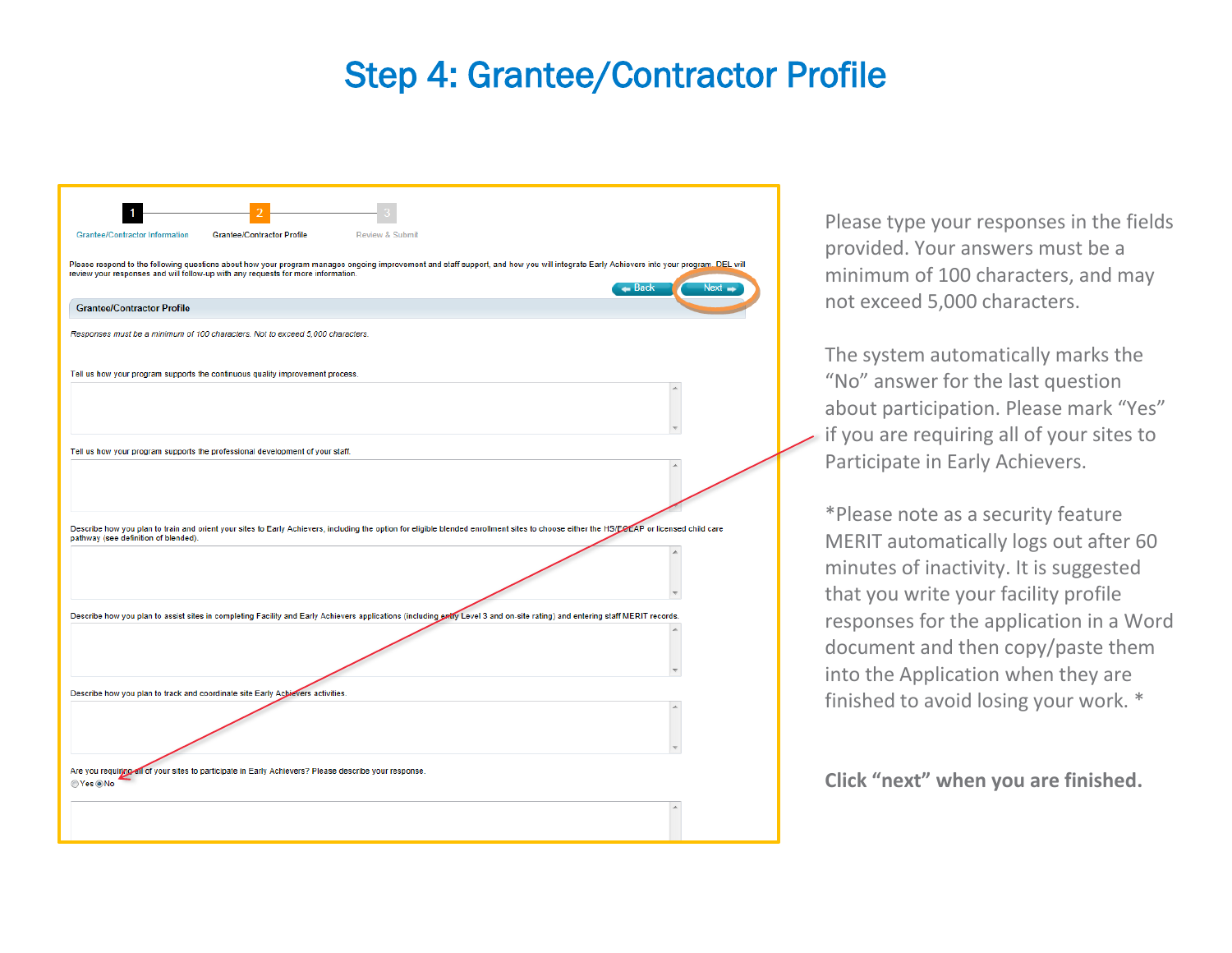#### Step 5: Review & Submit

| <b>Grantee/Contractor Information</b>                                                                                                                                                                                                                                                                                                                                                                                                                                                                                                                                                                                                                                                                                                                                      | <b>Grantee/Contractor Profile</b>                                                                                              | <b>Review &amp; Submit</b>                                                                                                          |                                      |                                                                                                                                          |                              |  |
|----------------------------------------------------------------------------------------------------------------------------------------------------------------------------------------------------------------------------------------------------------------------------------------------------------------------------------------------------------------------------------------------------------------------------------------------------------------------------------------------------------------------------------------------------------------------------------------------------------------------------------------------------------------------------------------------------------------------------------------------------------------------------|--------------------------------------------------------------------------------------------------------------------------------|-------------------------------------------------------------------------------------------------------------------------------------|--------------------------------------|------------------------------------------------------------------------------------------------------------------------------------------|------------------------------|--|
| <b>Application Review</b>                                                                                                                                                                                                                                                                                                                                                                                                                                                                                                                                                                                                                                                                                                                                                  |                                                                                                                                |                                                                                                                                     |                                      | $\leftarrow$ Back                                                                                                                        | Submit                       |  |
| <b>Grantee/Contractor Information</b>                                                                                                                                                                                                                                                                                                                                                                                                                                                                                                                                                                                                                                                                                                                                      |                                                                                                                                |                                                                                                                                     |                                      |                                                                                                                                          | <b>View/Edit Information</b> |  |
| <b>Grantee/Contractor Name: ESD</b>                                                                                                                                                                                                                                                                                                                                                                                                                                                                                                                                                                                                                                                                                                                                        | Address: 123 Early Care Dr N<br>Olympia, WA98501<br>County:<br>Phone: 3605555555<br><b>Business ID Type: UBI</b>               |                                                                                                                                     | <b>Business ID Number: 846465460</b> |                                                                                                                                          | $_{\odot}$                   |  |
| Which counties do you serve?                                                                                                                                                                                                                                                                                                                                                                                                                                                                                                                                                                                                                                                                                                                                               |                                                                                                                                |                                                                                                                                     |                                      |                                                                                                                                          |                              |  |
| $\Box$ Adams<br>Asotin<br>$\Box$<br>Benton<br>Chelan<br>п<br>Clallam<br>п<br>Clark<br>Columbia<br>Cowlitz<br>Douglas<br>$F$ Ferry<br>How many Head Start and/or ECEAP slots are you approved to serve? 212                                                                                                                                                                                                                                                                                                                                                                                                                                                                                                                                                                 | $\Box$ Franklin<br>Garfield<br>Grant<br>Grays Harbor<br>sland<br>Jefferson<br>$\Box$ King<br>√ Kitsap<br>Kittitas<br>Klickitat | Lewis<br>Lincoln<br>Mason<br>Okanogan<br><b>Out of State</b><br>Pacific<br><b>Pend Oreille</b><br>Pierce<br>San Juan<br>Skagit<br>0 |                                      | $\Box$ Skamania<br>Snohomish<br>Spokane<br>$\Box$ Stevens<br>$\Box$ Thurston<br>Wahkiakum<br>Walla Walla<br>Whatcom<br>Whitman<br>Yakima |                              |  |
| <b>Applicant Assurances</b>                                                                                                                                                                                                                                                                                                                                                                                                                                                                                                                                                                                                                                                                                                                                                |                                                                                                                                |                                                                                                                                     |                                      |                                                                                                                                          |                              |  |
| The information I provided is true and accurate. I authorize the Department of Early Learning (DEL) to enter this information into the Managed Education and Registry Information Tool<br>(MERIT), a secure system owned and operated by DEL. I agree to and understand that:<br>$\overline{\phantom{a}}$<br>I understand that my participation in Early Achievers is voluntary<br>I have read, fully understand and will abide by the Early Achievers Operating Guidelines for Head Start and ECEAP<br>I have read and fully understand the Participation Agreement<br>Signature:<br>affirm that the information on the application and the supplemental documentation provided are true and correct to the best of my<br>L<br>knowledge.<br>9/16/2013<br>— Back<br>Submi |                                                                                                                                |                                                                                                                                     |                                      |                                                                                                                                          |                              |  |

Please review your answers and ensure that the information is correct.

After you have reviewed your application, you will be asked to  $\sum_{i=1}^{n} a_i$ complete the Applicant Assurances boxes.

It will ask you:

□ *I understand that my* children under the *participation in Early Achievers is voluntary.* □ I have read, fully understand, and will abide by the Early should align with *Achievers Operating Guidelines Uperucing* ou for Head Start and ECEAP. □ I have read and fully sizes. *understand the Participation Agreement.*

As a signature, the system will ask you to type in your first and last names as they appear in MERIT. They system will prepopulate with the current date.

**Then click "Submit".**